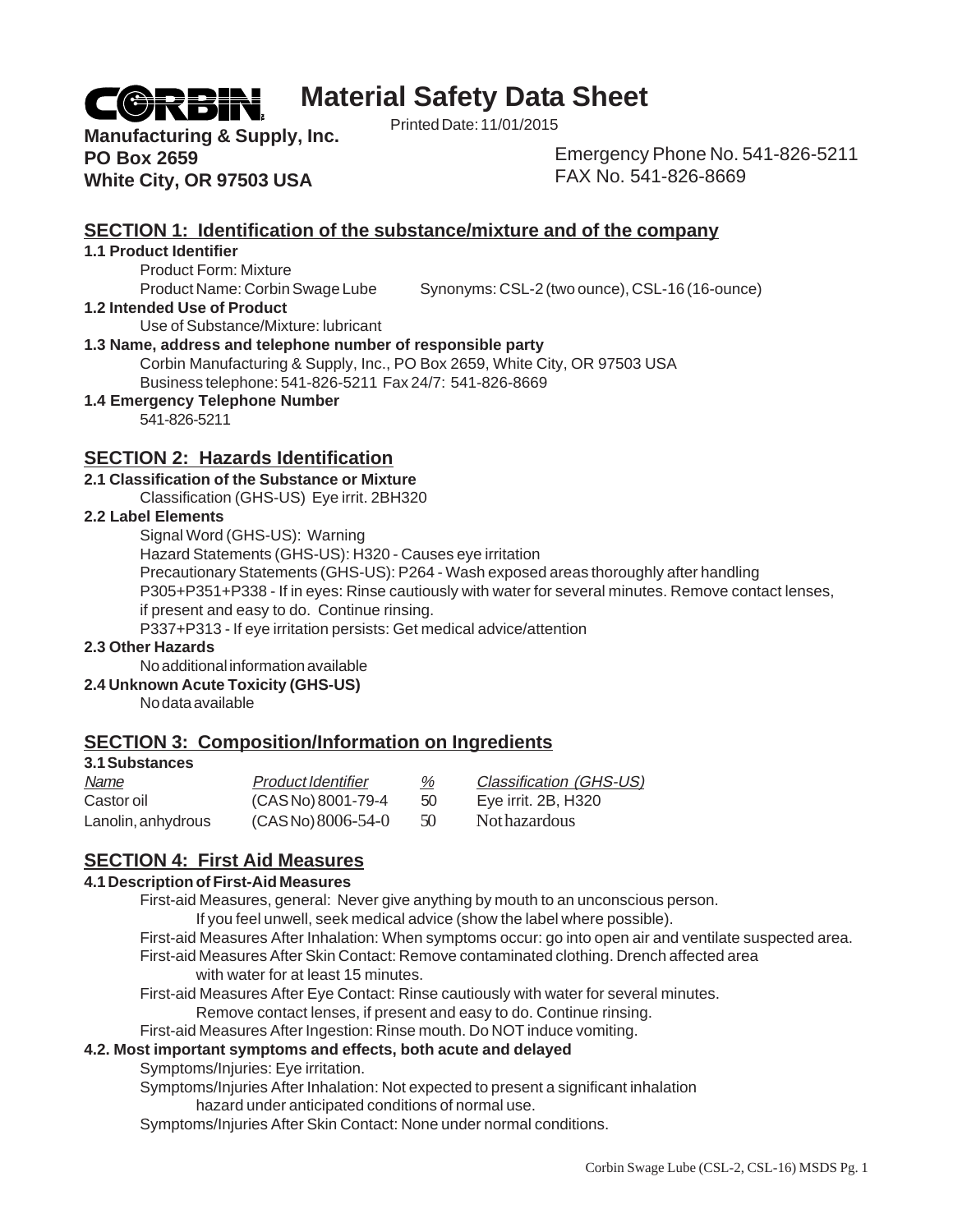Symptoms/Injuries After Eye Contact: Causes eye irritation. Symptoms/Injuries After Ingestion: If a large quantity has been ingested: May cause nausea, vomiting, and diarrhea.

**4.3. Indication of Any Immediate Medical Attention and Special Treatment Needed** If medical advice is needed, have product container or label at hand.

# **SECTION 5: Fire Fighting Measures**

### **5.1. Extinguishing Media**

**Suitable Extinguishing Media:** Alcohol foam, dry chemical, carbon dioxide, water spray, fog. **Unsuitable Extinguishing Media:** Do not use a heavy water stream. Use of heavy stream of water may spread fire.

### **5.2. Special Hazards Arising From the Substance or Mixture**

**Fire Hazard:** Not flammable.

**Explosion Hazard:** Product is not explosive.

**Reactivity:** Stable at ambient temperature and under normal conditions of use.

**5.3. Advice for Firefighters**

**Firefighting Instructions:** Exercise caution when fighting any chemical fire.

**Protection During Firefighting:** Do not enter fire area without proper protective equipment, including respiratory protection.

# **SECTION 6. Accidental Release Measures**

### **6.1. Personal Precautions, Protective Equipment and Emergency Procedures**

**General Measures**: Caution : this product can cause the floor to be very slippery.

**6.1.1. For Non-emergency Personnel**

**Protective Equipment:** Use appropriate personal protection equipment (PPE).

**Emergency Procedures:** Evacuate unnecessary personnel.

#### **6.1.2. For Emergency Responders**

**Protective Equipment:** Equip cleanup crew with proper protection.

**Emergency Procedures:** Ventilate area.

#### **6.2. Environmental Precautions**

Prevent entry to sewers and public waters.

# **6.3. Methods and Material for Containment and Cleaning Up**

**For Containment:** Absorb and/or contain spill with inert material, then place in suitable container. **Methods for Cleaning Up:** Clear up spills immediately and dispose of waste safely.

#### **6.4. Reference to Other Sections**

See heading 8, Exposure Controls and Personal Protection.

# **SECTION 7. Handling and Storage**

# **7.1. Precautions for Safe Handling**

**Hygiene Measures:** Handle in accordance with good industrial hygiene and safety procedures.

Wash hands and other exposed areas with mild soap and water before eating, drinking, or smoking and again when leaving work. Do no eat, drink or smoke when using this product.

#### **7.2. Conditions for Safe Storage, Including Any Incompatibilities**

**Storage Conditions:** Store in a dry, cool and well-ventilated place. Keep container closed when not in use. **Incompatible Products:** Strong oxidizers.

**Storage Temperature:** In bulk, store at about 5-10°C above melting point or at ambient temperature. **Storage Area:** Temperature higher than necessary degrades quality at rates dependent on time and temperature of exposure.

**Special Rules on Packaging:** Stainless steel preferred for storage.

**7.3. Specific End Use(s)** Lubricants

# **SECTION 8. Exposure Controls/Personal Protection**

# **8.1. Control Parameters**

No Occupational Exposure Limits (OELs) have been established for this product or its chemical components.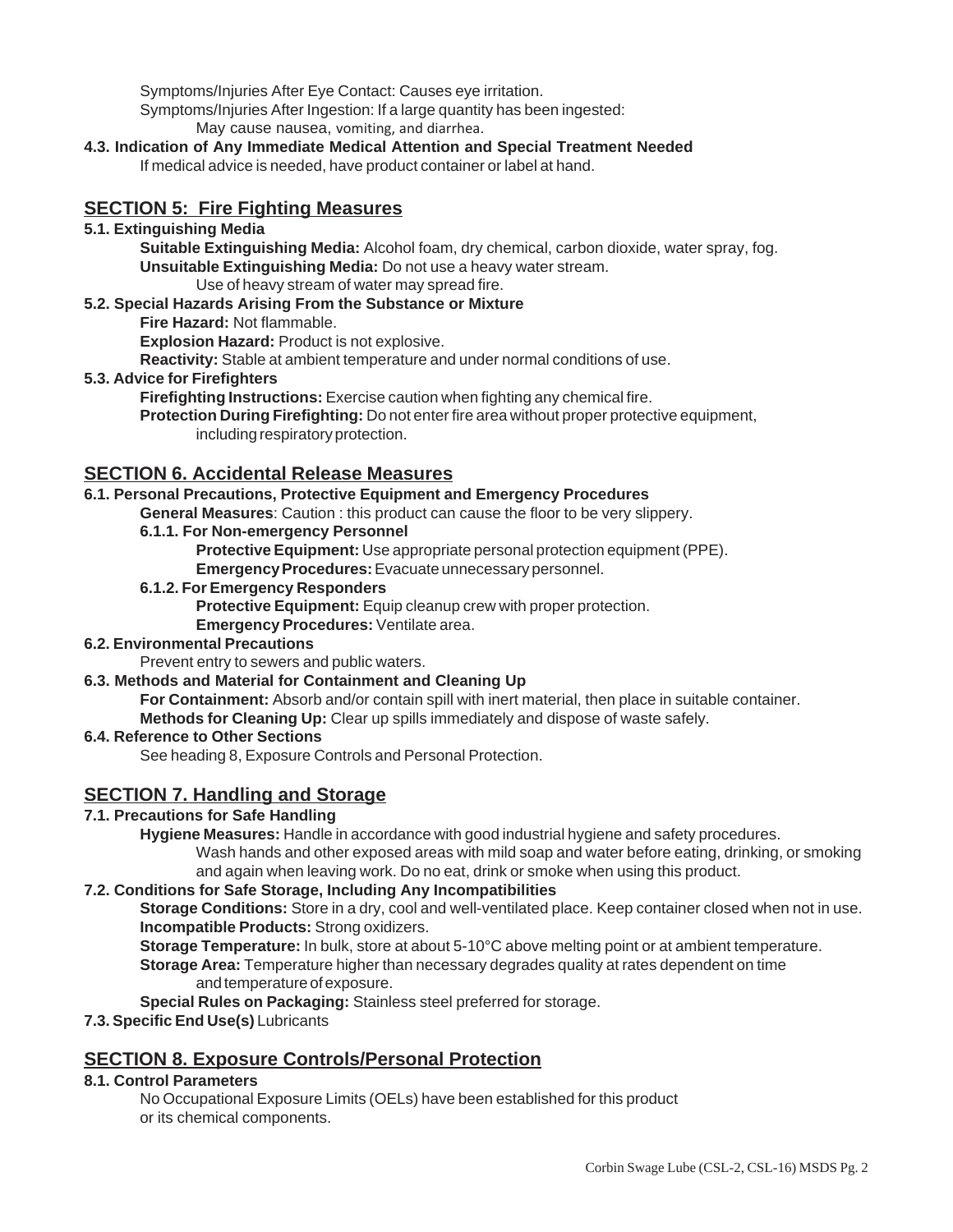#### **8.2. Exposure Controls**

**Personal Protective Equipment** : Gloves. Safety glasses. **Hand Protection** : Wear chemically resistant protective gloves. The breakthrough time of the selected gloves must be greater than the intended use period. **Eye Protection** : Chemical goggles or safety glasses. **Respiratory Protection** : In case of inadequate ventilation wear respiratory protection. **Other Information** : When using, do not eat, drink or smoke.

#### **SECTION 9. Physical and Chemical Properties**

**9.1. Information on Basic Physical and Chemical Properties**

**Physical State** : Thin **Appearance** : Pale-yellow, syrupy oil. **Odor** : Characteristic. **Odor Threshold** : No data available **pH** : No data available **Relative Evaporation Rate (butylacetate=1)** : No data available **Melting Point** : Not applicable **Freezing Point** : No data available **Boiling Point** : > 300 °C (572°F) **Flash Point** : > 200 °C (392°F) **Auto-ignition Temperature** : No data available **Decomposition Temperature** : No data available **Flammability (solid, gas)** : No data available **Vapor Pressure** : No data available **Relative Vapor Density at 20 °C** : No data available **Relative Density** : No data available **Specific Gravity** : 0.961 g/cm³ @25°C **Solubility** : Insoluble. **Log Pow** : No data available **Log Kow** : No data available **Viscosity, Kinematic** : No data available **Viscosity, Dynamic** : 72 cP @25°C **Explosive Properties** : No data available **Oxidizing Properties** : No data available **Explosive Limits** : Not applicable

**9.2. Other Information** No additional information available

# **SECTION 10: STABILITY AND REACTIVITY**

**10.1 Reactivity:** Stable at ambient temperature and under normal conditions of use.

- **10.2 Chemical Stability:** Product is stable.
- **10.3 Possibility of Hazardous Reactions:** Hazardous polymerization will not occur.
- **10.4 Conditions to Avoid:** Direct sunlight. Extremely high or low temperatures.
- **10.5 Incompatible Materials:** Strong oxidizers.
- **10.6 Hazardous Decomposition Products:** Under fire conditions this material may produce hazardous carbon dioxide (CO2), carbon monoxide (CO), various low molecular weight hydrocarbons, and smoke.

### **SECTION 11: TOXICOLOGICAL INFORMATION**

#### **11.1. Information On Toxicological Effects**

**Acute Toxicity** : Not classified **Skin Corrosion/Irritation**: Not classified **Serious Eye Damage/Irritation**: Causes eye irritation. **Respiratory or Skin Sensitization**: Not classified **Germ Cell Mutagenicity:** Not classified **Carcinogenicity**: Not classified **Reproductive Toxicity**: Not classified **Specific Target Organ Toxicity (Single Exposure)**: Not classified